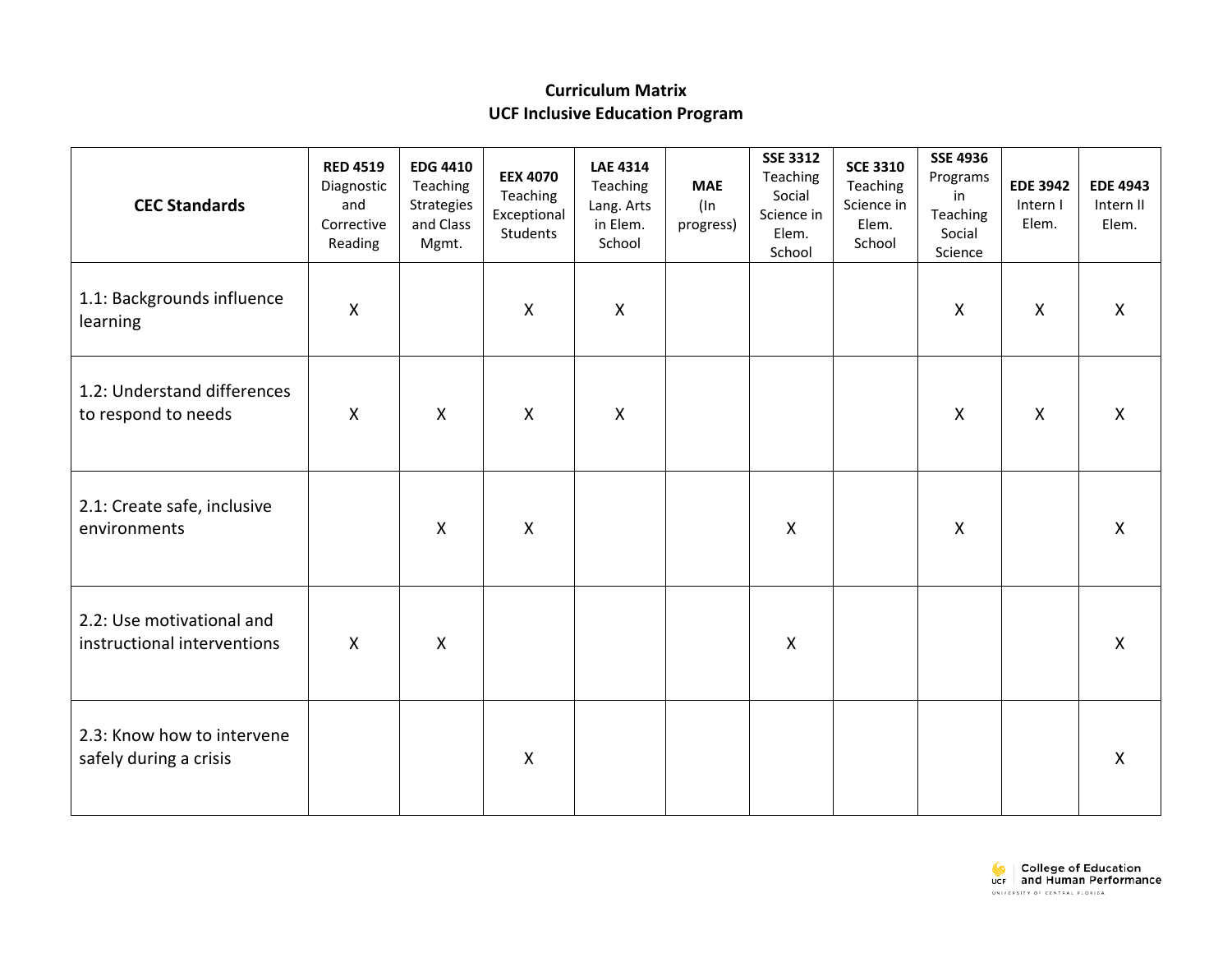|                                                                         | <b>RED 4519</b><br>Diagnostic<br>and<br>Corrective<br>Reading | <b>EDG 4410</b><br>Teaching<br>Strategies<br>and Class<br>Mgmt. | <b>EEX 4070</b><br>Teaching<br>Exceptional<br>Students | <b>LAE 4314</b><br>Teaching<br>Lang. Arts<br>in Elem.<br>School | <b>MAE</b><br>$($ ln<br>progress) | <b>SSE 3312</b><br>Teaching<br>Social<br>Science in<br>Elem.<br>School | <b>SCE 3310</b><br>Teaching<br>Science in<br>Elem.<br>School | <b>SSE 4936</b><br>Programs<br>in<br>Teaching<br>Social<br>Science | <b>EDE 3942</b><br>Intern I<br>Elem. | <b>EDE 4943</b><br>Intern II<br>Elem. |
|-------------------------------------------------------------------------|---------------------------------------------------------------|-----------------------------------------------------------------|--------------------------------------------------------|-----------------------------------------------------------------|-----------------------------------|------------------------------------------------------------------------|--------------------------------------------------------------|--------------------------------------------------------------------|--------------------------------------|---------------------------------------|
| 3.1: Develop meaningful<br>learning progressions                        | Χ                                                             |                                                                 |                                                        |                                                                 |                                   | $\mathsf{X}$                                                           | X                                                            | $\mathsf{X}$                                                       | $\mathsf{X}$                         | $\boldsymbol{\mathsf{X}}$             |
| 3.2: Individualize learning for<br>individuals with<br>exceptionalities | $\pmb{\mathsf{X}}$                                            |                                                                 |                                                        |                                                                 |                                   | $\boldsymbol{\mathsf{X}}$                                              |                                                              | $\mathsf{X}$                                                       | $\mathsf{X}$                         | $\mathsf{X}$                          |
| 3.3: Modify general and<br>special curricula                            | Χ                                                             |                                                                 | $\boldsymbol{\mathsf{X}}$                              | $\boldsymbol{\mathsf{X}}$                                       |                                   | $\boldsymbol{X}$                                                       | $\boldsymbol{\mathsf{X}}$                                    |                                                                    | $\boldsymbol{\mathsf{X}}$            | $\boldsymbol{\mathsf{X}}$             |
| 4.1: Use technically sound<br>formal and informal<br>assessments        | $\pmb{\mathsf{X}}$                                            |                                                                 |                                                        | $\boldsymbol{\mathsf{X}}$                                       |                                   | $\mathsf{X}$                                                           | $\mathsf{X}$                                                 | $\boldsymbol{\mathsf{X}}$                                          |                                      | $\boldsymbol{X}$                      |
| 4.2: Interpret results and<br>guide decisions                           | Χ                                                             |                                                                 |                                                        |                                                                 |                                   |                                                                        | $\boldsymbol{X}$                                             | $\boldsymbol{\mathsf{X}}$                                          | $\boldsymbol{\mathsf{X}}$            | $\boldsymbol{\mathsf{X}}$             |
| 4.3: Use multiple types of<br>assessment information                    | $\pmb{\mathsf{X}}$                                            |                                                                 |                                                        | $\boldsymbol{\mathsf{X}}$                                       |                                   |                                                                        |                                                              |                                                                    |                                      | $\boldsymbol{\mathsf{X}}$             |
| 4.4: Work toward quality<br>learning and performance                    | X                                                             | $\mathsf{X}$                                                    |                                                        |                                                                 |                                   |                                                                        |                                                              |                                                                    |                                      | $\mathsf{X}$                          |

College of Education<br>UCF and Human Performance UNIVERSITY OF CENTRAL FLORIDA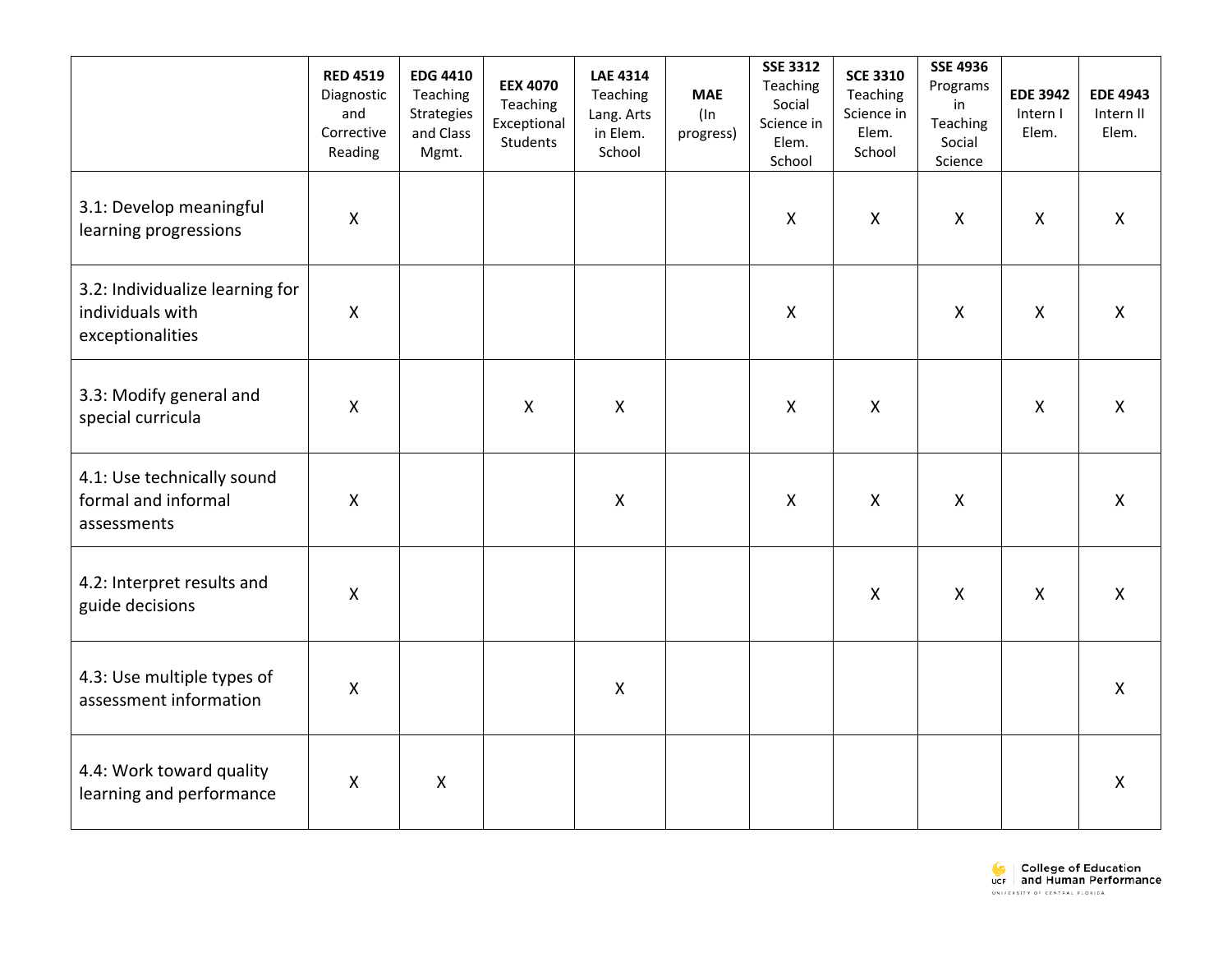|                                                                  | <b>RED 4519</b><br>Diagnostic<br>and<br>Corrective<br>Reading | <b>EDG 4410</b><br>Teaching<br>Strategies<br>and Class<br>Mgmt. | <b>EEX 4070</b><br>Teaching<br>Exceptional<br>Students | <b>LAE 4314</b><br>Teaching<br>Lang. Arts<br>in Elem.<br>School | <b>MAE</b><br>(In<br>progress) | <b>SSE 3312</b><br>Teaching<br>Social<br>Science in<br>Elem.<br>School | <b>SCE 3310</b><br>Teaching<br>Science in<br>Elem.<br>School | <b>SSE 4936</b><br>Programs<br>in<br>Teaching<br>Social<br>Science | <b>EDE 3942</b><br>Intern I<br>Elem. | <b>EDE 4943</b><br>Intern II<br>Elem. |
|------------------------------------------------------------------|---------------------------------------------------------------|-----------------------------------------------------------------|--------------------------------------------------------|-----------------------------------------------------------------|--------------------------------|------------------------------------------------------------------------|--------------------------------------------------------------|--------------------------------------------------------------------|--------------------------------------|---------------------------------------|
| 5.1: Consider abilities,<br>interests, and differences           | $\pmb{\mathsf{X}}$                                            |                                                                 |                                                        |                                                                 |                                | $\mathsf{X}$                                                           |                                                              | $\boldsymbol{X}$                                                   | $\pmb{\times}$                       | $\mathsf{X}$                          |
| 5.2: Use technologies for<br>support                             | $\mathsf{X}$                                                  | $\mathsf{X}$                                                    | $\mathsf{X}$                                           | $\boldsymbol{\mathsf{X}}$                                       |                                | $\mathsf{X}$                                                           |                                                              | $\mathsf{X}$                                                       | $\boldsymbol{X}$                     | $\mathsf{X}$                          |
| 5.3: Alternative<br>communication systems                        |                                                               |                                                                 | $\boldsymbol{X}$                                       |                                                                 |                                |                                                                        |                                                              |                                                                    | $\mathsf{X}$                         | $\mathsf{X}$                          |
| 5.4: Enhance language<br>development and<br>communication skills | $\pmb{\mathsf{X}}$                                            |                                                                 |                                                        |                                                                 |                                |                                                                        |                                                              |                                                                    | $\mathsf{X}$                         | $\mathsf{X}$                          |
| 5.5: Implement a variety of<br>transition plans                  | $\mathsf{X}$                                                  |                                                                 |                                                        |                                                                 |                                |                                                                        |                                                              |                                                                    | $\boldsymbol{\mathsf{X}}$            | $\mathsf{X}$                          |
| 5.6: Promote generalization<br>of learning                       |                                                               | X                                                               |                                                        |                                                                 |                                | $\mathsf{X}$                                                           |                                                              | $\mathsf{X}$                                                       | $\boldsymbol{\mathsf{X}}$            | $\mathsf{X}$                          |
| 5.7: Teach critical thinking<br>and problem solving              |                                                               | $\mathsf{X}$                                                    |                                                        |                                                                 |                                | $\mathsf{X}$                                                           | $\mathsf{X}$                                                 |                                                                    | $\boldsymbol{\mathsf{X}}$            | $\mathsf{X}$                          |

College of Education<br>UCF and Human Performance UNIVERSITY OF CENTRAL FLORIDA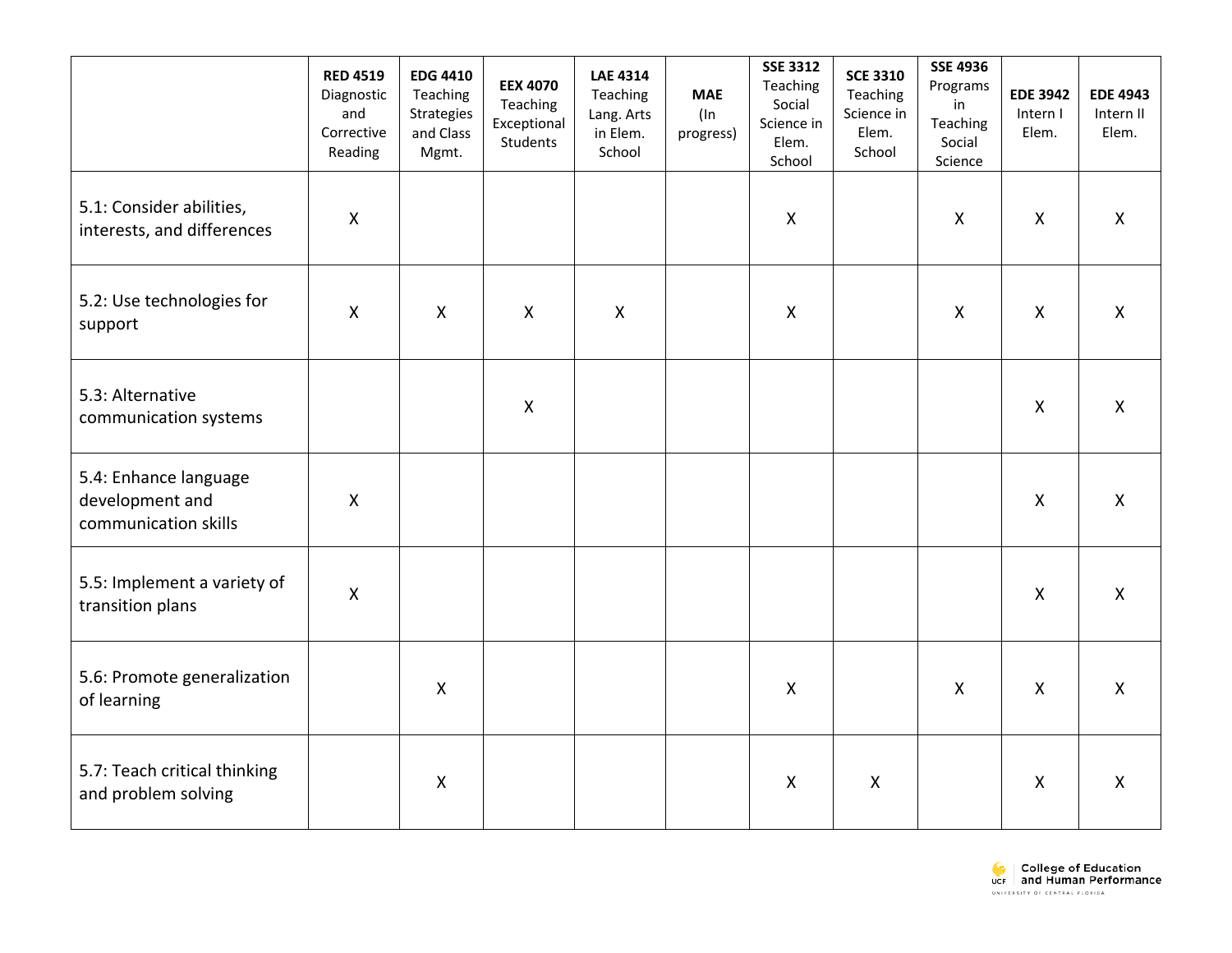|                                                                                 | <b>RED 4519</b><br>Diagnostic<br>and<br>Corrective<br>Reading | <b>EDG 4410</b><br>Teaching<br>Strategies<br>and Class<br>Mgmt. | <b>EEX 4070</b><br>Teaching<br>Exceptional<br>Students | <b>LAE 4314</b><br>Teaching<br>Lang. Arts<br>in Elem.<br>School | <b>MAE</b><br>$($ ln<br>progress) | <b>SSE 3312</b><br>Teaching<br>Social<br>Science in<br>Elem.<br>School | <b>SCE 3310</b><br>Teaching<br>Science in<br>Elem.<br>School | <b>SSE 4936</b><br>Programs<br>in<br>Teaching<br>Social<br>Science | <b>EDE 3942</b><br>Intern I<br>Elem. | <b>EDE 4943</b><br>Intern II<br>Elem. |
|---------------------------------------------------------------------------------|---------------------------------------------------------------|-----------------------------------------------------------------|--------------------------------------------------------|-----------------------------------------------------------------|-----------------------------------|------------------------------------------------------------------------|--------------------------------------------------------------|--------------------------------------------------------------------|--------------------------------------|---------------------------------------|
| 6.1: Ethical Principles and<br><b>Professional Practice</b><br><b>Standards</b> |                                                               |                                                                 |                                                        |                                                                 |                                   |                                                                        |                                                              |                                                                    |                                      | $\boldsymbol{\mathsf{X}}$             |
| 6.2: Influences of<br>foundational knowledge and<br>current issues              |                                                               |                                                                 | $\mathsf{X}$                                           |                                                                 |                                   |                                                                        |                                                              |                                                                    |                                      | $\mathsf{X}$                          |
| 6.3: Effects of complex<br>human issues                                         |                                                               |                                                                 |                                                        | $\boldsymbol{\mathsf{X}}$                                       |                                   |                                                                        |                                                              |                                                                    |                                      | $\boldsymbol{\mathsf{X}}$             |
| 6.4: Significance of lifelong<br>learning                                       |                                                               |                                                                 | $\mathsf{X}$                                           |                                                                 |                                   |                                                                        |                                                              |                                                                    |                                      | $\mathsf{X}$                          |
| 6.5: Advocacy and<br>mentoring                                                  |                                                               |                                                                 | $\boldsymbol{\mathsf{X}}$                              |                                                                 |                                   |                                                                        |                                                              |                                                                    |                                      | $\mathsf{X}$                          |
| 6.6: Provide guidance and<br>direction                                          |                                                               |                                                                 |                                                        |                                                                 |                                   |                                                                        |                                                              |                                                                    |                                      | $\mathsf{X}$                          |
| 7.1: Theory of effective<br>collaboration                                       |                                                               |                                                                 | $\pmb{\mathsf{X}}$                                     |                                                                 |                                   | $\mathsf{X}$                                                           |                                                              |                                                                    |                                      | $\boldsymbol{\mathsf{X}}$             |

College of Education<br>UCF and Human Performance UNIVERSITY OF CENTRAL FLORIDA